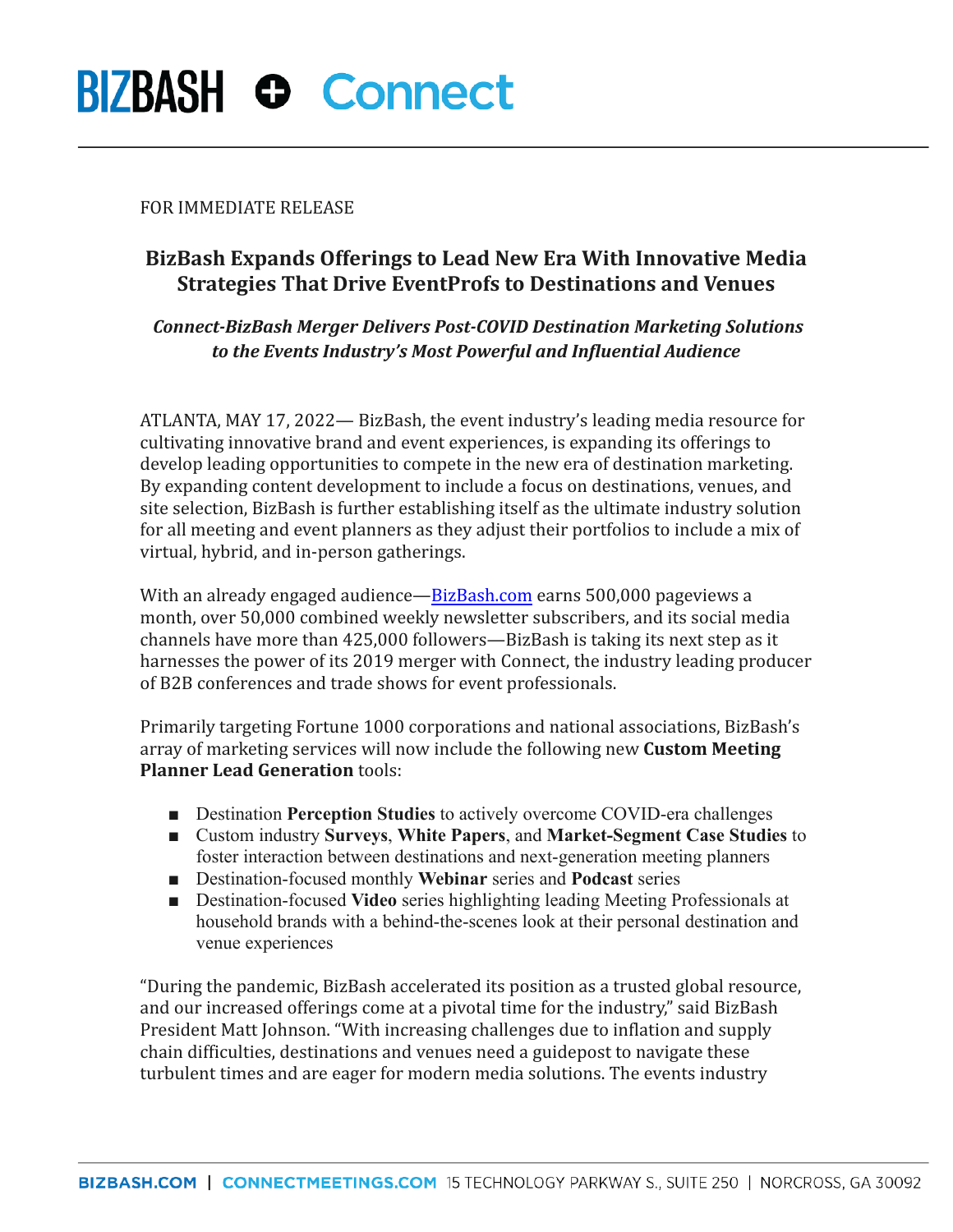# **BIZBASH O Connect**

needs to be a united front, blending the best of in-person experiences with technology advancements. BizBash is the forum to bring everyone together."

A go-to, omnichannel organization that attracts leading brands and Fortune 1000 companies as well as leading technology partners critical for a post-pandemic world, BizBash sees this evolution as an opportunity to broaden the horizon for destination marketers, state tourism departments, hotels, and venues that are eager to reach an audience with immense buying power and even greater creativity.

"This continues the full integration of BizBash and Connect to better serve both audiences. From site selection to event experience, BizBash is committed to leading as a trusted voice while remaining laser-focused on our advertisers' ROI," Johnson said.

Andrew Dysart, senior vice president of digital media and strategy, said: "In a post-pandemic world, site selection will be an important element for launching engaging and dynamic gatherings that bring out the full potential of face-to-face interactions. Coupling this coverage with expertise on cutting-edge technologies and marketing tools positions BizBash as a pathfinder toward the new era of events."

For more information about BizBash and its new offerings, email Andrew Dysart, senior vice president of digital media and strategy, at [adysart@connectmeetings.com](mailto:adysart@connectmeetings.com).

#### **ABOUT BIZBASH**

BizBash is the event and meetings industry's No. 1 source for ideas, news and resources. The most influential names in live experiences look to BizBash for venue and supplier discovery, the latest event strategies and industry best practices, the newest event technology and tools for their next event, plus more. Thousands of event professionals attend BizBash's in-person events, listen to BizBash's monthly podcast, GatherGeeks, and subscribe to BizBash's weekly newsletter, BizBash Buzz, and BizBash's bi-annual magazine published in the spring and fall each year. More information is available at BizBash.com.

#### **ABOUT CONNECT**

Connect is a leader in the meetings, events, travel and tourism industry. Formerly known as Collinson Media & Events, Connect introduced the popular Marketplace format to the meetings industry and now produces national shows for meeting planners in the Corporate, Sports, Diversity, Association, Faith, and Travel sectors as well as other state- and region-specific meetings- and hospitality-focused events. More information about the company's brands and services is available at connectmeetings.com.